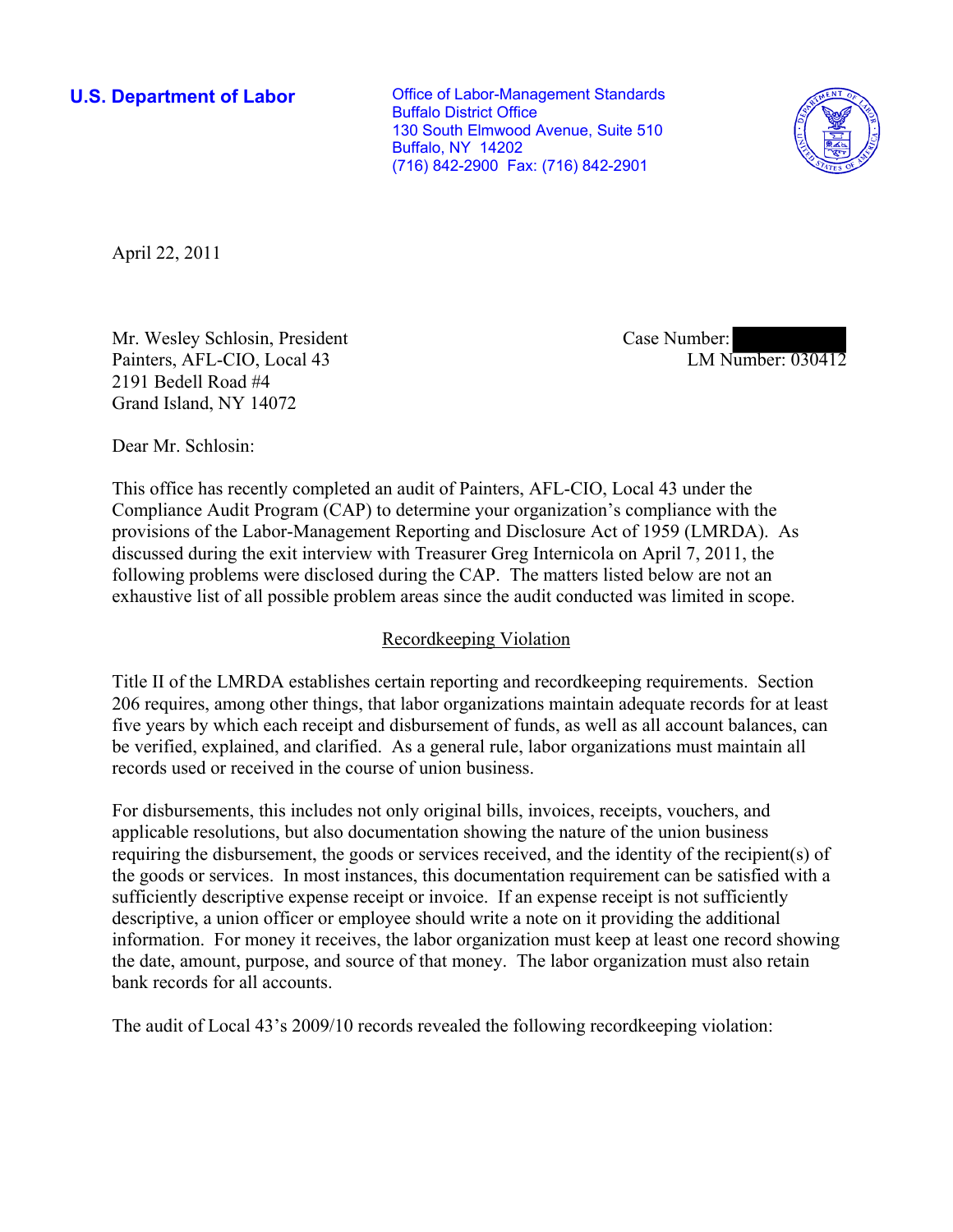Mr. Wesley Schlosin April 22, 2011 Page 2 of 3

General Expenses

Local 43 did not retain adequate documentation for expenses by union officers totaling at least \$920. As an example check number in the amount of \$18.52 for office supplies or check  $\#$  in the amount of \$116 for stamps.

As noted above, labor organizations must retain original receipts, bills, and vouchers for all disbursements. The president and treasurer (or corresponding principal officers) of your union, who are required to sign your union's LM report, are responsible for properly maintaining union records.

Based on your assurance that Local 43 will retain adequate documentation in the future, OLMS will take no further enforcement action at this time regarding the above violations.

## Other Violations

The audit disclosed the following other violations:

1. Delinquent Filing

The law requires the President and Treasurer, or corresponding principal officers, of each labor organization to file an annual financial report with this agency within 90 days after the close of each reporting year.

Local 43 has not filed their LM-3 report in the fiscal year ending June 30, 2010 with OLMS. Therefore, the organization's report is long overdue. Please file your delinquent LM-3 report to this office *no later than May 6, 2011.* 

2. Inadequate Bonding

The audit revealed a violation of LMRDA Section 502 (Bonding), which requires that union officers and employees be bonded for no less than 10 percent of the total funds those individuals or their predecessors handled during the preceding fiscal year.

The audit revealed that Local 43's bonding coverage expired on March 11, 2011. Local 43 will obtain proof of adequate bonding coverage for its officers and employees and provide proof of bonding coverage to this office as soon as possible, but *not later than May 20, 2011*.

I want to extend my personal appreciation to Painters, AFL-CIO, Local 43 for the cooperation and courtesy extended during this compliance audit. I strongly recommend that you make sure this letter and the compliance assistance materials provided to you are passed on to future officers. If we can provide any additional assistance, please do not hesitate to call.